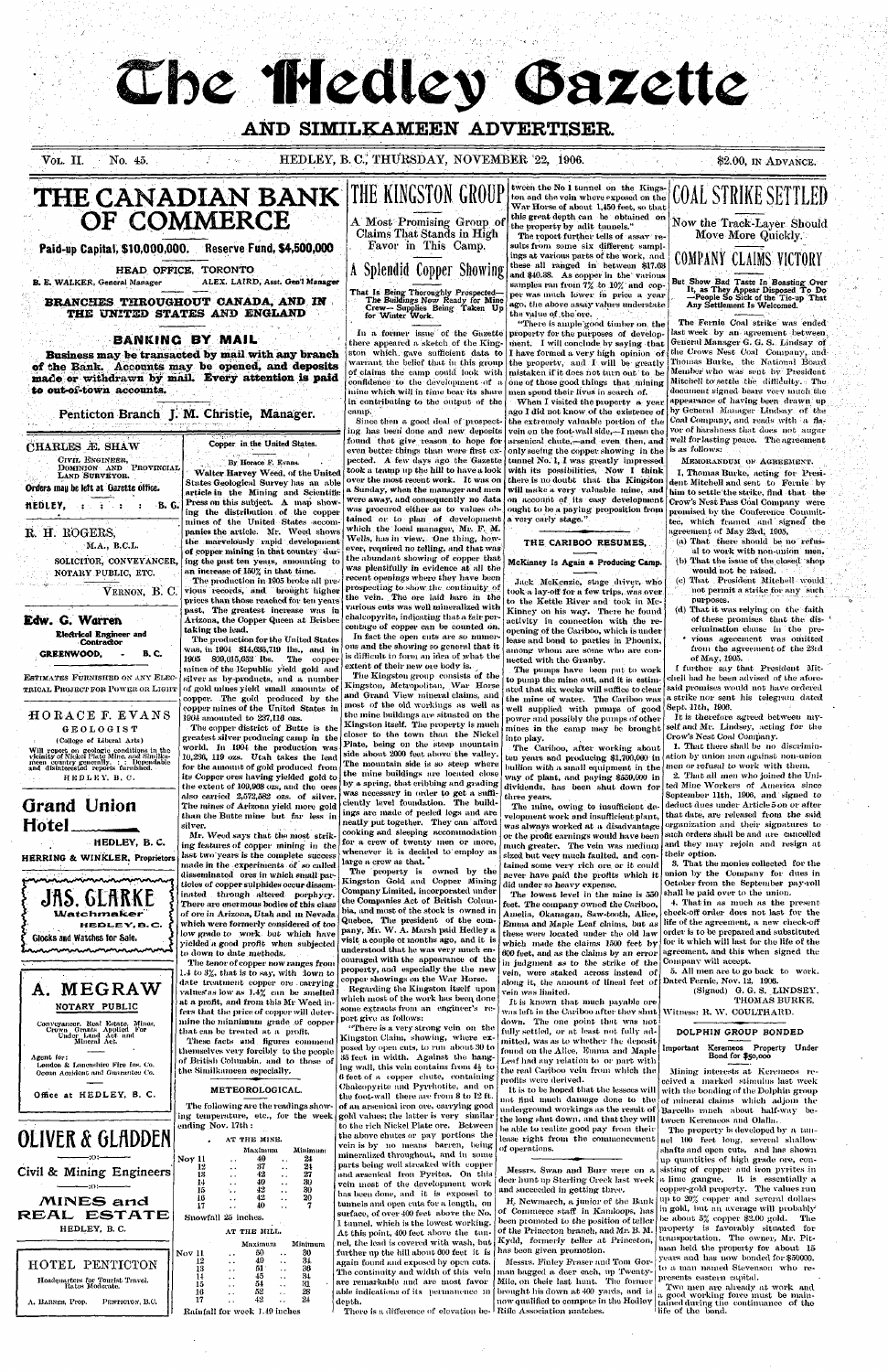## The medley Gazette

#### and

#### Simikameen Advertiser.

Issued on Timesdays; by the HEDLEY GAZET PRINTING AND PUBLISHING COMPANY. Limiten, at Hedley, B.C.

#### Subscriptions in Advance

#### **Advertising Rates**

#### Measurement, 12 lines to the inch.

Land Notices--Certificates of maprovement, etc.<br>\$7.00 for 60 day notices, and \$5.00 for 30-day notices.

Transient Advertisements-not exceeding one meh. \$1.00 for one insertion. 25 cents for<br>each subsequent insertion. Over one inch,<br>10 cents per line for lirst lasertion and 5 conts per the for each subsequent insertion<br>Transients payable in advance.

Controst Advertisements-One inch per month, SL25; over 1 identify the 4 inches, \$1.00<br>period per month. To constant advertises taking larger space than four fields. On application, rates will be given of reduced<br>eignges, based on size of space and length of time.

Advertisements will be changed once every<br>month if advertiser desires, without any extra<br>charge. For changes oftener than once a month<br>the [price of composition] will be charged at regular rates.

Changes for contract advertisements should be in the office by noon on Tuesday to secure attention for that week's issue.

٠,

A MEGRAW,

Managing Editor.

New Moon<br>16th Full Moon 30t) -Last quar.<br>9th First quark  $22 \mathrm{nd}$ NOVEMBER 1906 1936 Sun. Mon. Tues. Wed. Thu. Fri. Sat  $\overline{2}$ - 8 - 1  $\overline{5}$  $\cdot$  9  $-10$ 8  $\mathbf{11}$ 16  $-17$  $12\,$ -13 -15 18  $23\,$ -19  $20$  $\mathbf{22}$  $24$  $25$  $26 -27$ `28  $-29$ -30

#### THE COAL STRIKE.

No event has happened within the past two years that has given more satisfaction to the entire portion of British Columbia between the Northwest Territories and the Cascades, than the settlement of the coal strike at Fernie, for the ill-effects of that tie-up were far-reaching, paralyzing not only the coal mining industry but all the metelliferous mines and the

which a few individuals of the Jaffray and Pellatt stripe were, through political pull, given those coal lands and lifted from pinched circumstances into affluence, in a few months, at the expense of the public, is not forgotten; and the interests of peace and harmony were not advanced when G.G.S. Lindsey, a lawyer from Toronto, with | M. K. Rodgers Seems to Have Scored a. no experience in handling men, and as full of contention as an egg is full of meat, was made general manager at

> Fernie. There is no questioning Mr. Lindsay's ability as a lawyer and his well-known devotion to the cause of Geittism in Toronto politics will account for the readiness of the Liberal press to espouse his cause in haggling with organized labor when he wants to drive a hard bargain for his company. This haggling may be appreejated by the company, but is not conducive to the maintenance of peace and good-will between employers and

employed. | If it were a matter, that concerned the coal company and its employees alone, this discussion would be out of place, but when the public are made that track laying can be started early to suffer as they have been, through in the spring. these strikes, they are deeply concern-

ed and desire to see the matter probed to the bottom and steps taken, to pre- and Morgans on the final plans for the vent a recurrence.

The Princeton Star is mistaken when it says that in the North Bruce bye-election "the Mail and Empire predicted an easy victory for L. T. Bland, conservative." The Mail and Empire did no such thing, for it knew

that L. T. Bland had been dead for several months and that it was the more than \$250,000 has been spent on death of Mr Bland which caused the terminal buildings and grading work. bye-election. Bruce, as at present constituted under one of the principal ports of call on

Mr. Laurier's latest gerrymander which made a constituency about seventy five miles long with an average width of about ten miles, is Liberal by fully 600; and hence, when it gave Jno. Tolmie a majority of 471 over Abram McLellan, an unknown man to now has one of the largest fleets on most of the electors in the riding and without either parliamentary or municipal experience, it fell over 100 short of polling the full Liberal majority. The fact that Kincardine township in  $\frac{1}{2}$  gan interests obtained control of a which McLellan resides, although Lib- majority of the copper properties in eral, gave him a good majority does [ not look as if the administration at  $|$  an almost limitless tonnage for the Ottawa is in favor in Ontario. The reason why the constituency at the general election in 1904 turned a Liberal majority of 600 into a Liberal sufficient tonnage in sight to warrant minority of 107 when L. T. Bland, of the building of a double-track line Lorne, and J. E. Campbell, of Hepworth, were the candidates, was because the electorate was at that time in the throes of that nausea for Liberal corruption and misrule which a few weeks later hurled the Ross Government from power. There was nothing wrong with the Liberal candidate whom Bland beat in 1904, for J. E. Campbell is hy all odds the ablest and squar<mark>est</mark> man the Liberals have in that riding; but he simply couldn't float under the weight of party corruption which decades of Liberal misrule and electoral infamy -required him to carry. (Ahe "linustial" majority which the <sup>c</sup>litke port, Southampton, gave to John Hoffnie, is evidence, too, that pap,is<sub>m</sub>all-powerful in a bye-election with a government dredge hovering around. The Star should post itself before attempting to discuss matters of this kind, for political zeal without knowledge often renders people ridiculous.



Great Success -- J. J. Hill Recom-<br>mends Him-M. K.'s Faculty for Nosing Out Big Things Has Not Forsaken Him.

#### (Seattle Times)

All the holdings of the Copper River & Northwêstern Railway Company, the Alaska line promoted by John Rosene, of the Northwestern, companies, are to be taken over by the Guggeinheims and Morgans, financial kings of the east. Rosene will probably be connected with the road in some official capacity after its transfer, but not at the head of the corporation.

Catalla, on Controller Bay, has been definitely chosen as the sea terminus of the road instead of Valdez. The work of building a hig breakwater will be started this winter. It is also understood that several miles of rock work will be pushed through in order

John Rosene, Captain Jarvis, and M. K. Rodgers are now in the east, in conference with the Guggenheims building of the new line, which will

tap the richest copper mines in the world. Rodgers is the man recommended to the capitalists by J. J. Hill, of the Great Northern Railroad Company, and it is believed that this great railroad builder may see some future in the transportation business in the north. Jarvis has large interests in

the north. Valdez is to be abandoned after Furthermore, North By the change Catalla will be made

the southwestern coast of Alaska. This indicates briefly the latest development in the railroad situation in Alaska. Rosene's work in promoting the road and holding the route from Valdez will no doubt result in his steamships carrying all railroad maternd and supplies to Catalla. Rosene the Pacific Coast and is about to dispatch another vessel from the Atlantic Coast. It is possible he will add more steamships before another year. Recently the Guggenheim and Morthe interior of Alaska, thus providing raihoad line. Big smelters will be built at Catella, ground already having been selected. It is understood that Rodgers will report that there is from Catalla. Sites for terminals have been selected and several miles of waterfront property bought.



smelting industry, and was delaying the construction of railways and other public works.

In the Boundary the mines and smelters felt the disastrous effects, but here in the Similkameen, we have the annoyance of seeing the construction of the railway delayed, For the past three weeks the track-laying and bal lasting gangs between Molson and Oroville have not been working half time owing to the shortness of coal for the engines..

The general satisfaction expressed in every quarter, at the settlement (whether such settlement he tempor ary or permanent) makes the public indifferent as to who was at fault in the matter, and it seems that now would be an opportune time' for some outside disinterested tribunal to go into the whole matter of the dispute to determine the merits or demerits of the case and have either the government or the courts take some step to prevent a recurrence of the evil.

It seems very ill-advised on the part of the company and the Liberal press to make such a parade of the claim that the Crow's Nest Coal Company 'had won out.' This action on their part can tend only to irritate and dispose the men to begin organizing their forces for another struggle when the time may seem more opportune.

While technically the men may have placed themselves in the wrong in view of the agreement which they had made not to raise the issue of the relosed shop,' it is by no means clear that the company are blancless, or that general manager Lindsey did not break in spirit an agreement which he anade and which he endeavored to observe in the letter only. From its inception the Crow's Nest Coal Company has not been an organization

 $\Delta$ 

The broken weather of the past week made it rather disagreeable for the carpenters working on the school

Cattle have been coming down from the upper ranges during the past two weeks, and between them and the yecent rains the road between here and Princeton was getting filled up with clearing out the roadway.

which the people were disposed to be print-shop can fit you out in style, none of them reached the bottom.



The friends of Rev. A. J. Fowlie, in Hedley and Princeton. will regret to learn of the accident which befel him. He is now in the Toronto General Hospital. The news item appearing in eastern papers which tell of the mishap, is as follows :

Toronto, Nov. 1-On Tuesday, Rev. A. J. Fowlie, who has charge of the Presbyterian parishes of Coldwater here to the General Hospital last night. Some bones are badly splinttered, but it is hoped to save the leg.

Jas. G. Potts of Vancouver, who was in here last spring looking over]

frost which followed had a disturbing effect on the rock bluffs and a few minor slides have occurred. The bluff in rear of Kingston Avenue looks

much worse than it really is. The tiltof the strata is down into the bill and ed that they go to pieces on the slide boulders rolling from the banks. Men of talus and rarely if ever reach the have been at work for a week past bottom. The slide on Sunday made a roar just like the sound of steam es-

A tidy letter-head or bill-head com- | caping from in broken pipe, and the mands attention from those with pieces of rock-rolling down the mounwhom you do business The Gazette | tain side were larger than usual, but

The Gazette and the Mining World for \$3.00 per year.

G. M. ALLISON

Keremeos B. C. Sept. 15th. 1906 -37-9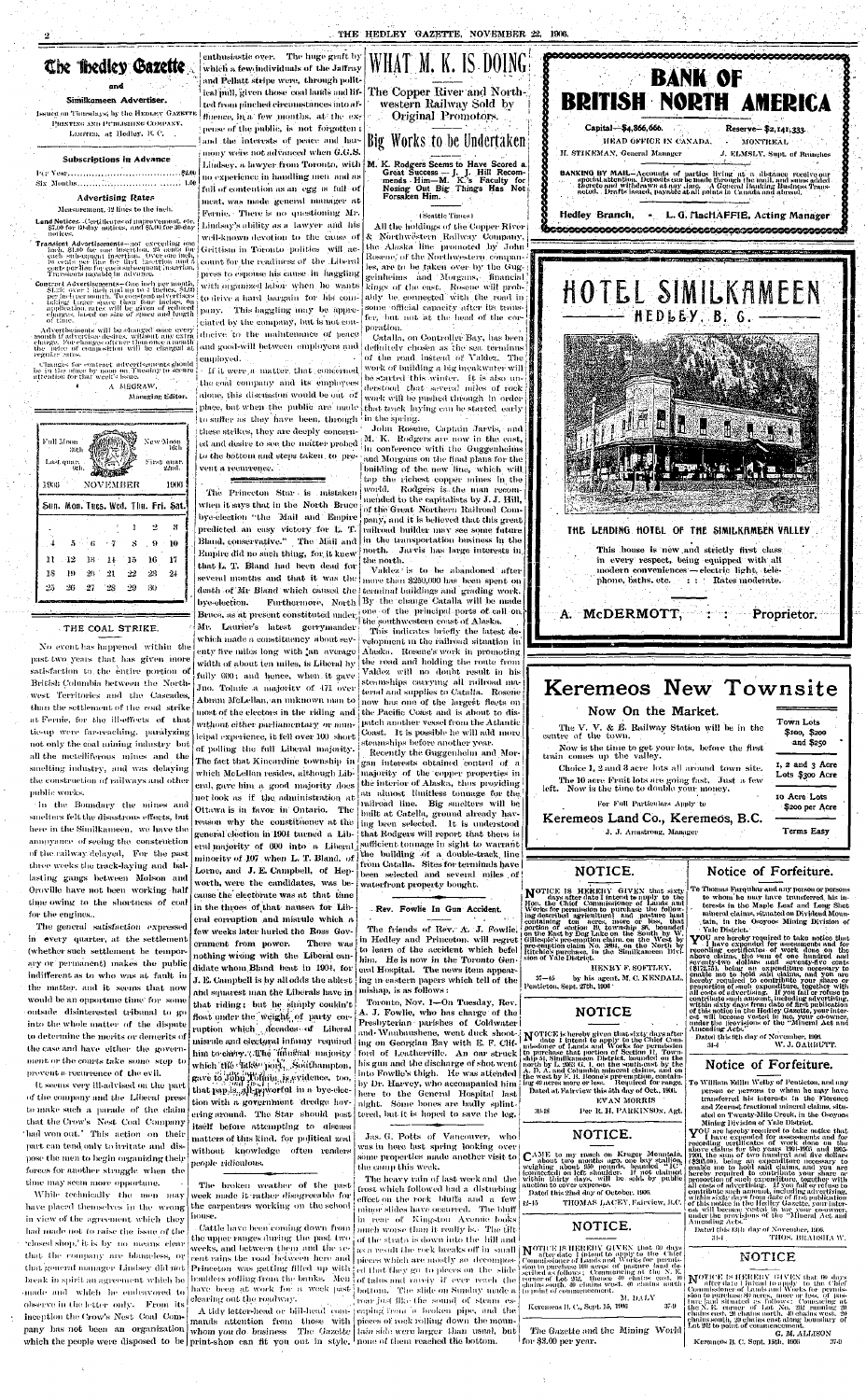## **•\*{•, REV ELY'S STABL E**  Headquarters for all Stage Lines Express Office in Connection Your wants for Livery or Team Work will be attended to .<br>by calling Phone 12. W. F. REVELY, Proprietor CLAUDET & WYNNE ASSAYERS METALLURGISTS and illNIN Q ENGINEERS

MINES AND MILLS EXAMINED. SAMPLED AND REPORTED ON. Samples by mail receive prompt attention. Correspondence solicited. PRINCETON an d ROSSLAND

#### **Town and District.**

IL II. CI,AL-DI:T. Assoc. Inst. M.M.. Membe r Am. Inst. M.E., ROSSLAND. L. C. AVvx.vn, Assoc. Lat e Assayc r LetJoi. Tnst. M. "Jl.. PKi.vci:ro.v, **- r \<\*rA^A\*W-w\*'W\*A»j--'\*Vki, -'W'\*i** 

#### 

All the wood that was cut up Twenty-mile above the place where the flume broke is impounded up there until the debris can be cleared away.

The staff of the Daly Reduction Co. are busy these days getting things | in shape for the winter, and getting the work of the various departments reduced to a system.

L. C. W. Rolls and Dr. Whillans went out deer-hunting on Tuesday. They ran across one band of deer which they bombarded but could not induce any of them to capitulate.

John Cosgrove has downed the *\* i champion mowitch of the season. Tt was a buck which went over 200 lbs. and some of Mr. -Cosgrove's Hedley friends were potlatched a haunch.

There was 20 inches of snow in one night up at the Nickel Plate last week. -Miss Edith Bradshaw, of Fifteen

Mile,'came up on Tuesday for a few days' visit with Mrs. Shatford.

The ubiquitous drummer makes his regular rounds regardless of the weather or the roads. Two of him came through the storm this week.  $\cdot$ 

Two matches have been shot off by the Hedley Rifle Association since the last scores were published and the trophies are stilt travelling ardiin'd: > -The last match of two weeks ago left Mr. Gillespie in possession of both cup and'medal. The next shoot placed Mr. Gibbon winner of hoth trophies on a score of 62 points in the fotal and 44 points on the last two ranges, which were the ranges upon which the medal was to be awarded in this match. Mr. Gibbon, however, was not al-

lowed the honor of retaining the trophies very long, for in the next match both the cup and medal were won by Mr. Rolls.

A new house containing more bed room accommodation than any other hotel in town. Table and bar first - class. Rates moderate. PETERSON BROS & LIND, Proprietors.

-Mr. L. C. Wynne went back to Princeton on Tuesday mouning,' and his place in the assay office of the Daly Reduction Co. is taken by Mi- . A. L. Oke, a thoroughly qualified an d experienced metallurgist.

This week Abel Tremblais, for whom a warrant has been out since Labor Day, on a, charge of selling liquor to Indians, was gathered in by constable Hewatt, of Princeton, and will likely get trial in Princeton to-day.

**I get**<br>
I rigi<br>
had<br>
mol The dance in the hall on Friday night was the first of the kind that had been held for some time. It was well attended and.enioyed by all present. The music was furnished by  $\|\cdot\|$ Prof. Shearer and Mr. Hill and was

#### RIFLE MATCH.

The following scores were made :

#### FIRST MATCH.

Hedleyites appreciated tho hustle made bv the company in getting the fluine fixed. Although the weather was most disagreeable the men stuck to their task through the rain until it was finished.

*X X*  Welby's Stage, earrying mail and passengers,<br>leaves Pentieton for Hedley at 7 a.m. on Tues-<br>days, Thursdays and Saturdays, arriving in-<br>Hedley at 6.30 o'clock same days.<br>Returning, leaves Hedley for Pentieton at<br>5, a.m. on Hedley and Princeton Route.

**3**  *X* 

*at \* I* 



*at at K at* 

> Revely's Stage leaves Heilley for Princeton at 7 a.m. on-Wednesday's and Saturdays.<br>
> A turning on Thursday's and Sundays.<br>
> • Only the Wednesday and Thursday stages carry mail.

*K at at K at at H K at 'K at a? as K at*  **\***  *K* 

**Hotel** 

*at % at at* 

*at* 

**\***   $\boldsymbol{X}$  . *at* 

*at* 

Tuesday's mail was light, indicating that postal arrangements had been interfered with at some point. No papers from Washington state came through, which is evidently the result of the flood.

|                                            | 200                 | $-300 -$                        | 400 Total                     |
|--------------------------------------------|---------------------|---------------------------------|-------------------------------|
| J. E. Gibbon   18   21   23 $-$ 62         |                     |                                 |                               |
| J. Bruce                                   |                     |                                 | $20\quad 20\quad 18\quad -58$ |
| J. Gladden 18 $17 - 18 = 53$               |                     |                                 |                               |
| <b>F.H.</b> Erench $16 - 16 = 20 = 52$     |                     |                                 |                               |
| <b>F.M.</b> Gillespie $19 \t18 \t18 - 50$  |                     |                                 |                               |
| T. D. Pickard 20 15 15 $-50$               |                     |                                 |                               |
| <b>L</b> . C. W. Rolls $21 - 17 - 12 = 50$ |                     |                                 |                               |
| <b>E. D.</b> Boeing 19 11 18 - 48          |                     |                                 |                               |
| <b>W. J. Forbes</b> $-15 - 13 - 19 = 47$ . |                     |                                 |                               |
| H. A. Whillans                             |                     |                                 | $-14$ $-16$ $-15$ $-45$       |
| A. Megraw                                  |                     | $13 - 14$                       | $17-44$                       |
|                                            |                     |                                 |                               |
|                                            |                     |                                 |                               |
| LAST MATCH.                                |                     |                                 |                               |
| L. C. W. Rolls $22 \quad 19$               |                     |                                 | $22 - 63$                     |
|                                            |                     | $19 - 20$                       |                               |
| E. D. Boeing<br>J. Bruce                   |                     | 18 14                           | $20 - 59$<br>$21 - 53$        |
| $W, J.$ Forbes $\overline{\phantom{a}}$    | $191$               |                                 | $17 \t17 - 58$                |
| A. Megraw $(19 \times 12 \times 10) = 50$  |                     |                                 |                               |
| $J. G1a\bar{d}$ den $18 - 14 - 17 = 49$    |                     |                                 |                               |
| T. D. Pickard                              | $17-$               | 10.                             | $13 - 46$                     |
| F. H. French                               | $15 -$              | $12 -$                          | $15-42$                       |
| J. E. Gibbon-<br>Dr. Whillans J            | -18<br>$20^{\circ}$ | 12 <sup>7</sup><br>$11^{\circ}$ | $12 - 92$                     |

Nelson Chance, of Woodstock, Out. and Gus McDermott are putting in a chimney in the lock-up and will do the masonry required for the hospital and school house. They are at present awaiting the arrival of brick.



### **.TRAYELLERS^DIRECTORY**

MAILS AND STACKS IN THE SIMILKAMERN. **Hedley and Penticton Route.** 



## Warm Clothing

**cceooooosoooscosos** 

Cold weather has come and you will no doubt require some warm clothing. Our stock of winter goods comprises a large and varied assortment of Men's Heavy SHIRTS, SWEATERS UNDERWEAR and SOX.  $\sim$  of the famous

**1** 

**I** 

**8** 

## **H. B. K. BRAND** and other best makes.

CAPS, GLOVES and MITTS,  $M A C K I N A W C O A T S$  and  $P A N T S$ , .-' SOX, RUBBERS and OVERSHOES.

Our stock of these goods is more complete than ever before, 'and in buying these reliable and well-known brands you can make no mistake. Prices reasonable.

# **Shatfords**

Limited STORES AT FAIRVIEW and HEDLEY

**ooQooooeoeeeseosososooQOo&dsooGos^^** 



**Proprietors—FAIRVIEW AND PENTICTON**